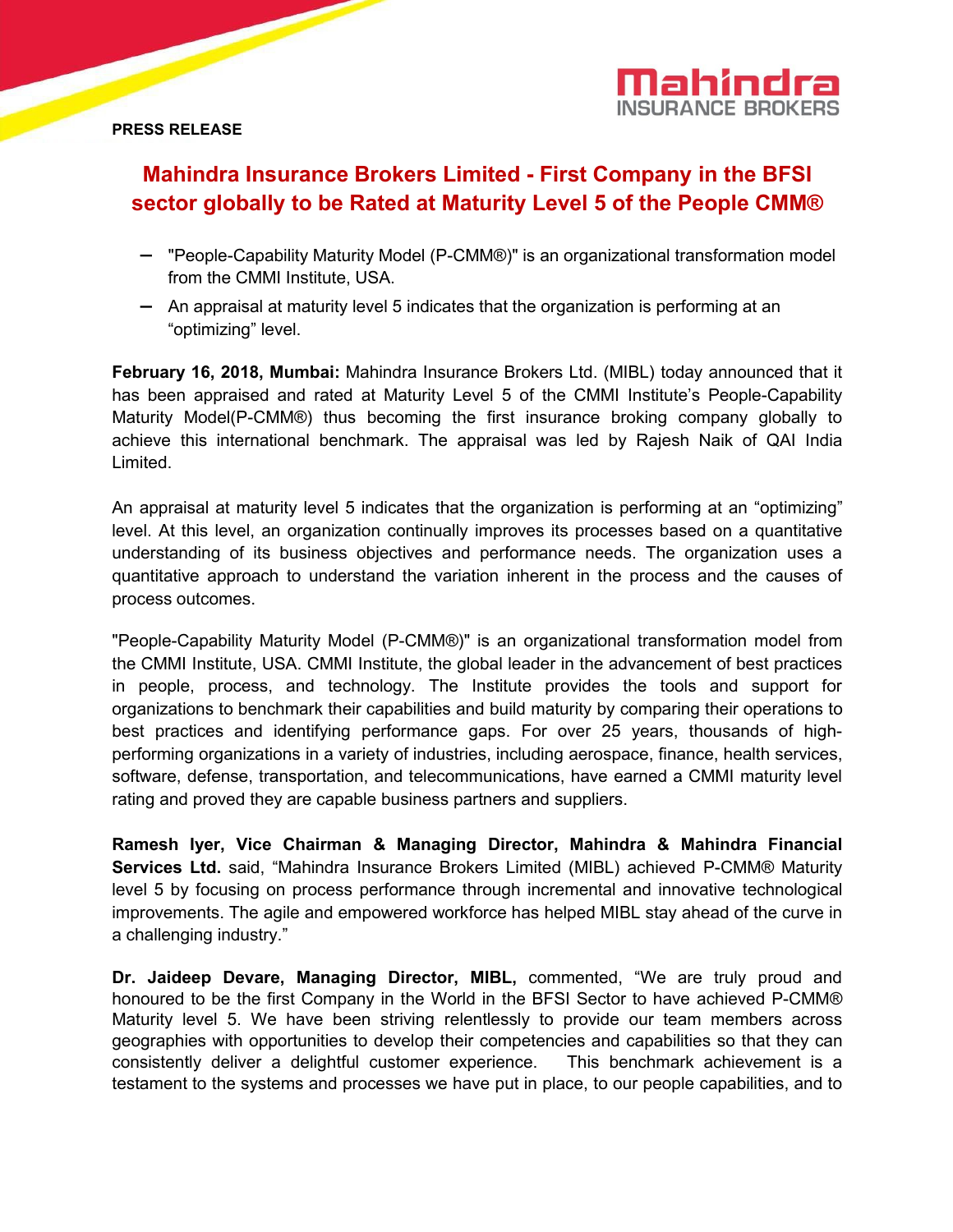

our commitment to our customers. It also serves as a motivation to us to continue in our efforts to achieve people excellence and create customer delight."

"MIBL's appraisal at Level 5 of the PCMM® Model is a re-endorsement of the significant emphasis we place on developing our existing competencies and creating a globally competitive learning and development culture. It reiterates MIBL's focus on adopting and aligning Global HR and Business process standards and ensure sustainability of business," said**Vinay Deshpande - Chief People Officer, Mahindra & Mahindra Financial Services Sector.**

#### **About Mahindra Insurance Brokers Limited (MIBL)**

Mahindra Insurance Brokers Limited (MIBL), set up in 2004, is a subsidiary of Mahindra & Mahindra Financial Services Limited and part of the USD 19 billion Mahindra Group. A licensed Composite Broker (Direct and Reinsurance), MIBL is a one-stop shop for insurance solutions.

The Company provides direct insurance broking for Corporates, Small & Medium Enterprises and Retail customers, and a range of products for Life and Non-Life insurance. It also offers risk management services, portfolio management and claims management services. MIBL helps in protection of health, wealth and life in under-served markets, by providing innovative insurance solutions to over 1,50,000 villages. MIBL also provides Reinsurance broking services, with relationships with insurers and reinsurers spread across 40 countries.

MIBL isworld's First Company in the BFSI sector to be appraised and rated at Maturity Level 5 of thePeople-Capability Maturity Model (P-CMM®), demonstrating its focus on implementing world-class best practices with respect to the management and development of its workforce. MIBL has been recognized as one of India's Top 100 "Best Companies to Work For" in 2016 by Great Place to Work Institute® in collaboration with The Economic Times, which showcases Trust, Pride and Camaraderie exhibited by all its employees.Visit us at: [www.mahindrainsurance.com](http://www.mahindrainsurance.com/)

## **About Mahindra & Mahindra Financial Services Limited**

Mahindra & Mahindra Financial Services Limited (Mahindra Finance), part of the Mahindra Group, is one of India's leading non-banking finance companies. Focused on the rural and semi-urban sector, the Company has over 5.1 Million customers and has an AUM of over USD 8.08 Billion. The Company is a leading vehicle and tractor financier and also offers fixed deposits and loans to SMEs. The Company has 1,178 offices across the country.

Mahindra Finance is the only Non-Banking Financial Company from India to get selected on Dow JonesSustainability Index in Emerging Market Category. Mahindra Finance has been ranked 49th in the Top50 "India's Best Companies to Work for 2017" by Great Place to Work® (GPTW) Institute in collaboration with The Economic Times.

The Company's Insurance Broking subsidiary, Mahindra Insurance Brokers Limited (MIBL), is a licensedComposite Broker providing Direct and Reinsurance broking services. Mahindra Rural Housing Finance Limited (MRHFL) a subsidiary of Mahindra Finance provides loans for purchase, renovation, construction of houses to individuals in the rural and semi-urban areas of the country. Mahindra Asset Management Company Private Limited (MAMCPL), a whollyowned subsidiary of Mahindra Finance, is acting as the Investment Manager of Mahindra Mutual Fund.